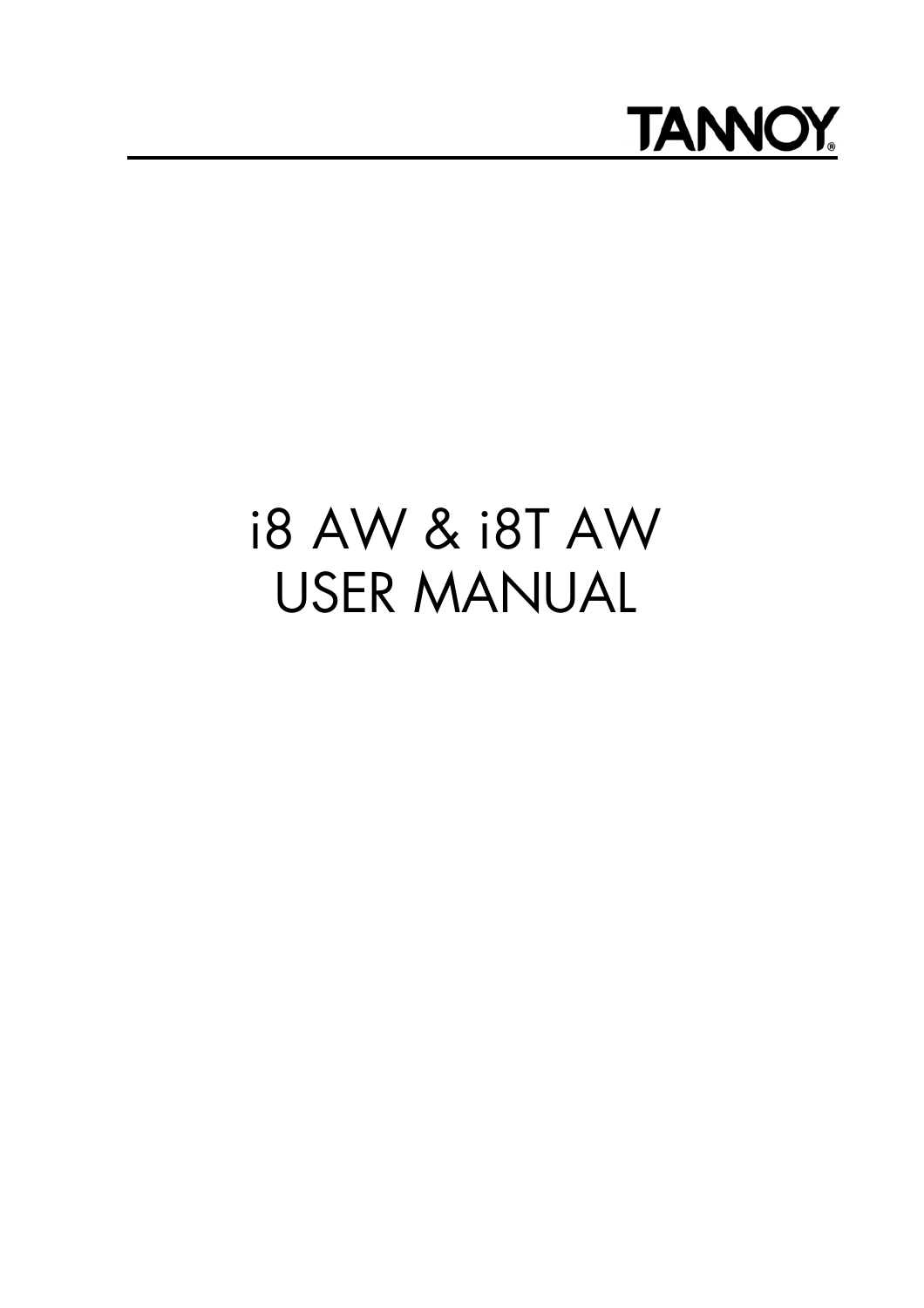### Contents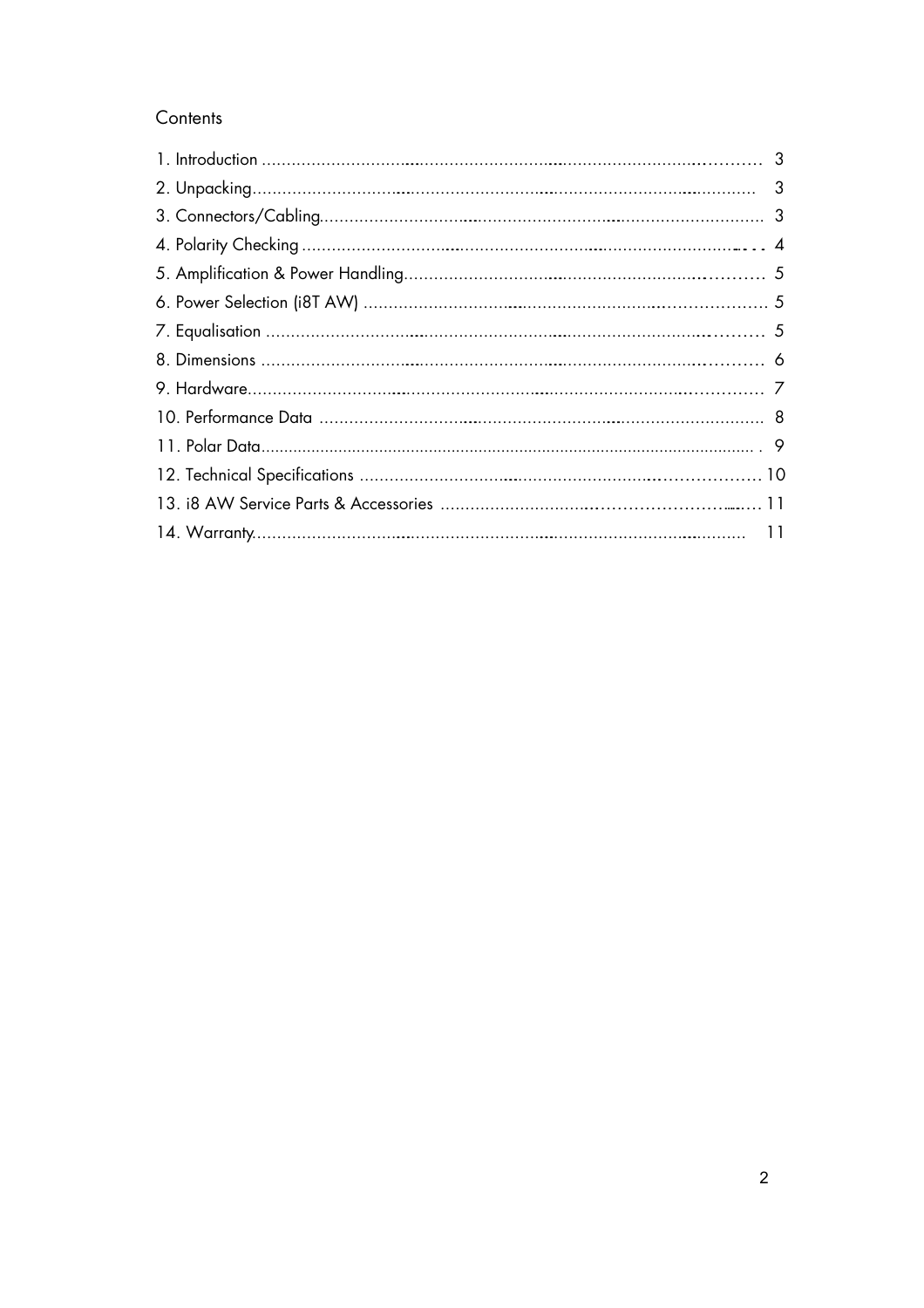#### **1. Introduction**

Thank you for purchasing Tannoy i8 AW.

Designed for a wide variety of sound reinforcement applications the Tannoy i8 AW (All Weather) is an ultra compact loudspeaker system capa ble of delivering high sound pressure levels with extremely low distortion, resulting in outstanding clarity, definition and detail.

A truly universal solution, the i8 AW offers outstanding durability and resistance to scuffs and knocks. Able to deliver consistent performance under a wide range of adverse conditions the i8 AW is suited to applications indoors or out, whether it be a theme bar or theme park. Available in charcoal grey or white the i8 AW will effectively blend into most backgrounds.

Utilisation of the point source Dual Concentric loudspeaker allows the i8 AW to be mounted on a wall or ceiling in either horizontal or vertical orientations as well as pole mounted, without affecting its performance. A range of hardware options ensures simple and effective installation. Also available with built in line transformer (i8T AW).

The i8 AW comprises one 8 inch (200mm) Dual Concentric driver where the low frequency (LF) and high frequency (HF) sources are coincidentally aligned to a point source, resulti ng in a smooth uniform frequency response over a wide area of coverage. The sophisticated CAD designed waveguide combines 60° conical dispersion and excellent acoustic impedance characteristics.

For applications requiring extended low frequency enhancement , a range of Tannoy sub - bass systems are available and can be used in conjunction with the i8 AW.

#### **2. Unpacking**

Every Tannoy i8 AW product is carefully tested and inspected before packing. After unpacking, please inspect your i8 AW for any damage sustained during transit. In the unlikely event of any damage, would you please notify your dealer immediately and retain your shipping carton, as you dealer may ask the faulty unit to be returned for inspection.

#### **3. Connectors/Cabling**

The i8 AW is fitted with two 4mm binding posts and a 4-pole Speakon<sup>TM</sup> for connection to the amplifier. These are paralleled within the enclosure.

The two binding post terminals are capable of accepting cables with a conductor diameter of up to 6mm.

#### **Red is Positive Black is Negative**

For the 4-pole Speakon<sup>TM</sup> has the following advantages over EP and XLR type connectors: All terminations are solderless, which makes installation and field servicing easier. Contacts will accept 6sq.mm wire with an outside diameter of up to 15mm and a current rating of 30 Amps. Tannoy have adopted the following wiring standard for the Speakon™ socket:

> **Pin 1+ is Positive Pin 1 - is Negative**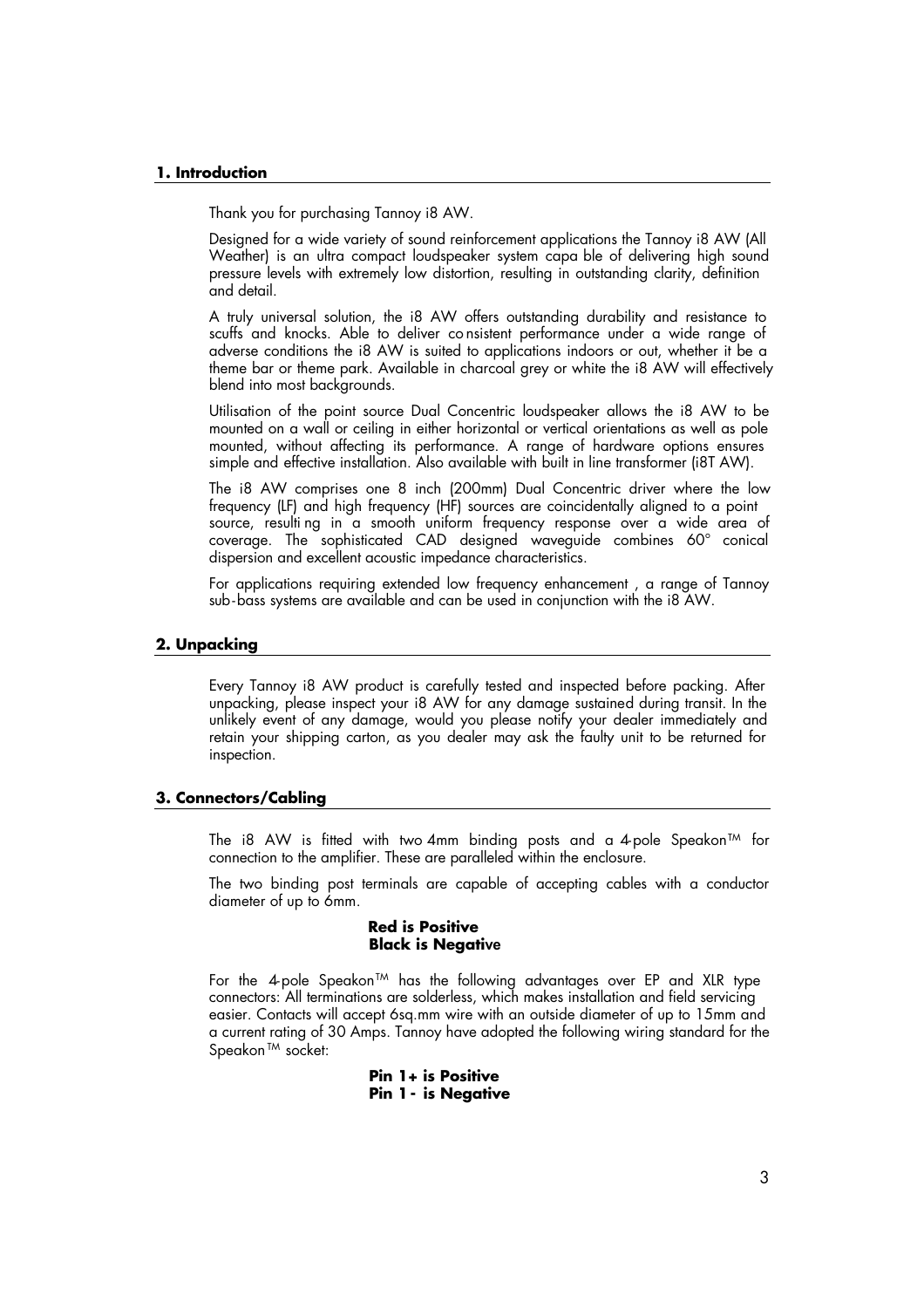Should you encounter any problems obtaining Speakon connectors, please contact Neutrik or its distributors directly on the following numbers: -

| UK: NEUTRIK MARKETING | 01983 811 441  |
|-----------------------|----------------|
| USA: NEUTRIK USA INC: | 1 732 901 9488 |

For a world wide list of distributors, please contact Neutrik directly: -

NEUTRIK AG +423 237 2424

or visit their website at: http://www.neutrik.com/

Cable choice consists mainly of selecting the correct cross sectional area in relation to the cable length and the load impedance. A small cross sectional area would increase the cables series resistance, inducing power loss and response variati ons (damping factor).

Connectors should be wired with a minimum of 2.5 sq. mm (12 gauge) cable. This will be perfectly satisfactory under normal conditions. In the case of very long cable runs the wire size should exceed this, refer to the following table for guidance:-

| <b>CABLE RUN</b><br>(m) | <b>C.S.A. OF EACH</b><br><b>CONDUCTOR (mm)</b> | <b>CABLE</b><br><b>RESISTANCE <math>\Omega</math></b> | % POWER LOSS<br><b>INTO 8<math>\Omega</math> LOAD</b> | % POWER LOSS<br><b>INTO 4<math>\Omega</math> LOAD</b> |
|-------------------------|------------------------------------------------|-------------------------------------------------------|-------------------------------------------------------|-------------------------------------------------------|
| 10                      | 2.5                                            | 0.14                                                  | 1.7                                                   | 3.5                                                   |
|                         | 4.0                                            | 0.09                                                  | 1.1                                                   | 2.2                                                   |
|                         | 6.0                                            | 0.06                                                  | 0.73                                                  | 1.5                                                   |
| 25                      | 2.5                                            | 0.35                                                  | 4.3                                                   | 8.6                                                   |
|                         | 4.0                                            | 0.22                                                  | 2.7                                                   | 5.4                                                   |
|                         | 6.0                                            | 0.14                                                  | 1.8                                                   | 3.6                                                   |
| 50                      | 2.5                                            | 0.69                                                  | 8.6                                                   | 17.0                                                  |
|                         | 4.0                                            | 0.43                                                  | 5.4                                                   | 11.0                                                  |
|                         | 6.0                                            | 0.29                                                  | 3.6                                                   | 7.2                                                   |
| 100                     | 2.5                                            | 1.38                                                  | 17.0                                                  | 35.0                                                  |
|                         | 4.0                                            | 0.86                                                  | 11.0                                                  | 22.0                                                  |
|                         | 6.0                                            | 0.58                                                  | 7.2                                                   | 14.0                                                  |

#### **4. Polarity Checking**

It is most important to check the polarity of the wiring. A simple method of doing this without a pulse based polarity checker fo r LF units is as follows: Connect two wires to the +ve and -ve terminals of a PP3 battery. Apply the wire which is connected to the +ve terminal of the battery to the speaker cable leg which you believe to be connected to the red speaker terminal and likew ise the - ve leg of the battery to the black speaker terminal.

If you have wired it correctly the LF drive unit will move forward, indicating the wiring is correct. All that remains now is to connect the +ve speaker lead to the +ve terminal on the amplifier and the -ve lead to the -ve terminal on the amplifier. If however the LF driver moves backwards, the input connections should be inverted.

If problems are encountered, inspect the cable wiring in the first instance. It should also be noted that different amplifier manufacturers utilise different pin configurations and polarity conventions, so if you are using amplifiers from more than one manufacturer, check the polarity at the amplifiers as well as the loudspeakers.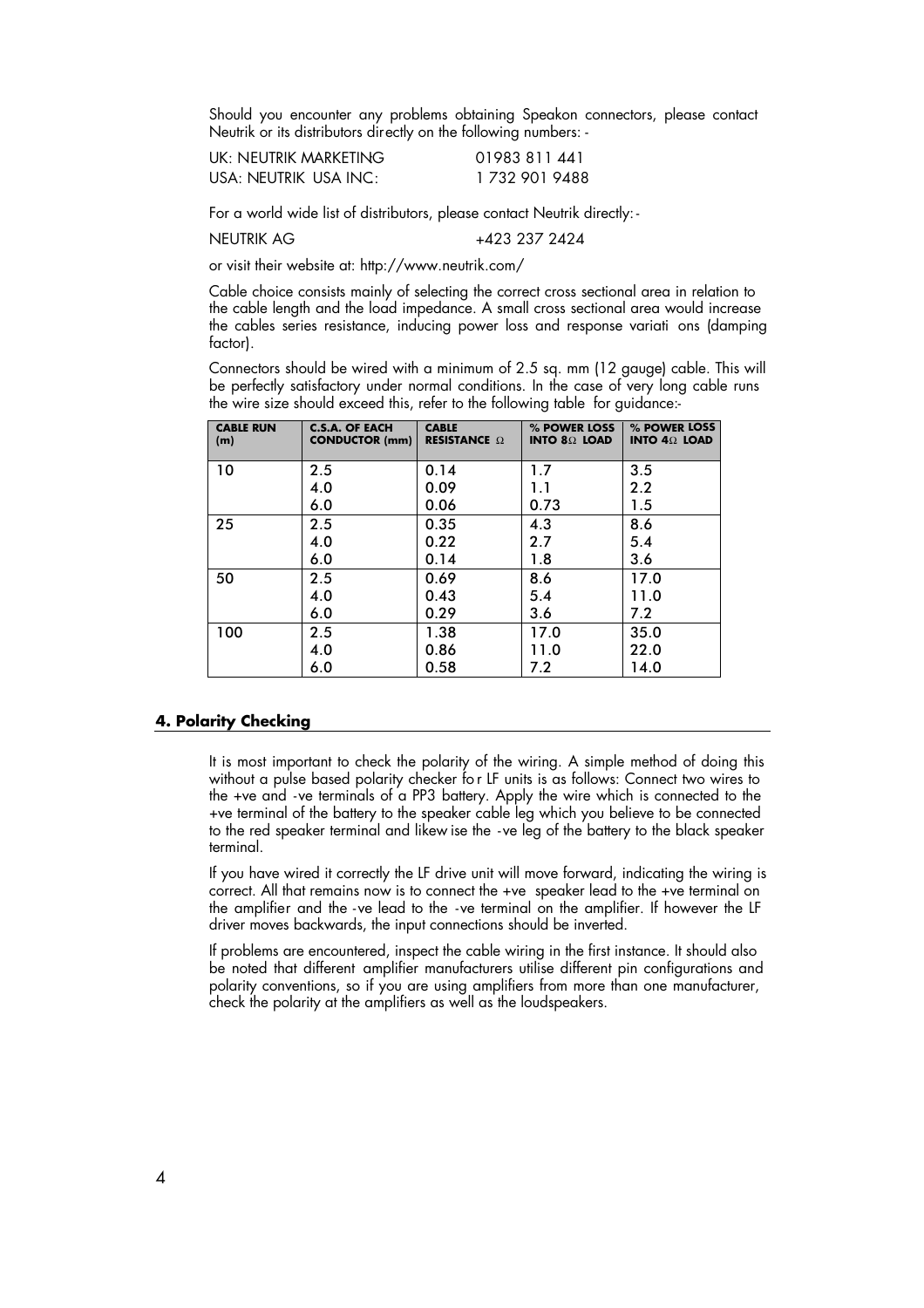#### **5. Amplification & Power Hanglin**

As with all professional loudspeaker systems, the power handling is a function of voice coil thermal capacity. Care should be taken to avoid running the amplifier into clip (clipping is the end result of overdriving any amplifier). Damage to the loudspe aker will be sustained if the amplifier is driven into clip for any extended period of time. Headroom of at least 3dB should be allowed. When evaluating an amplifier, it is important to take into account its behaviour under low impedance load conditions. A loudspeaker system is highly reactive and with transient signals it can require more current than the nominal impedance would indicate.

Generally a higher power amplifier running free of distortion will do less damage to the loudspeaker than a lower power amplifier continually clipping. It is also worth remembering that a high powered amplifier running at less than 90% of output power generally sounds a lot better than a lower power amplifier running at 100%. An amplifier with insufficient drive capability will not allow the full performance of the loudspeaker to be realised.

It is important when using different manufacturers amplifiers in a single installation that the have very closely matched gains, the variation should be less than +/ - 0.5dB. This precaution is important to the overall system balance when only a single compressor/limiter or active crossover is being used with multiple cabinets; it is therefore recommended that the same amplifiers are used throughout.

#### **6. Power Selection (i8T AW)**

Determi ne the maximum power in watts needed at each speaker location. The i8 AW transformer can be tapped at 60W, 30W, 15W, & 7.5W (70V line only) via the rotary switch located on the metal plate at rear of the loudspeaker. When the relevant tappings have been se lected add the individual wattages required at all speakers and select an amplifier with a rating equal to or exceeding the total wattage required. All of the transformer primaries should be connected in parallel to the output of this amplifier. If for example, you select the 7.5-Watt transformer tap, it means that at full rated amplifier output the speaker will receive the full 7.5 Watts. If the amplifier gain is reduced each speaker will receive a proportional amount of power, maintaining the overall syst em balance.

When calculating amplifier wattage requirements for a system, it is recommended that a generous wattage safety margin (3dB of headroom) be left so that the system does not have to operate continuously at its full rated output.

#### **7. Equalisation**

The i8 AW loudspeaker is designed to need no equalisation or correction to overcome system limitations. As a result, it will only need equalisation to compensate for difficult acoustic environments.

Over- equalisation can reduce system headroom, and int roduce phase distortion resulting in greater problems than cures. If equalisation is required then it should be applied gently and smoothly. The i8 AW loudspeaker is a point source, phase coherent design and violent equalisation will be detrimental to the overall sound quality.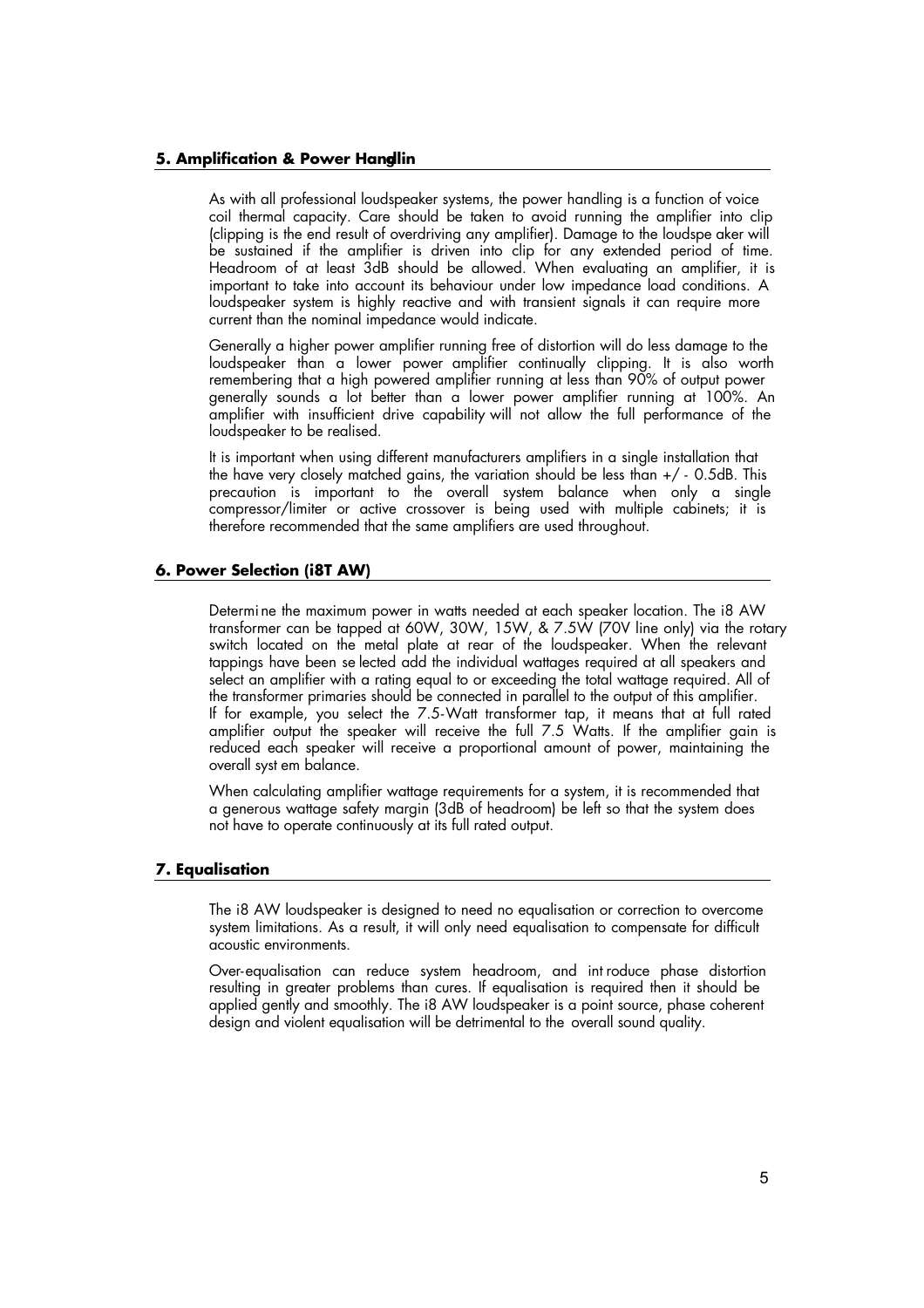### **8. Dimensions**

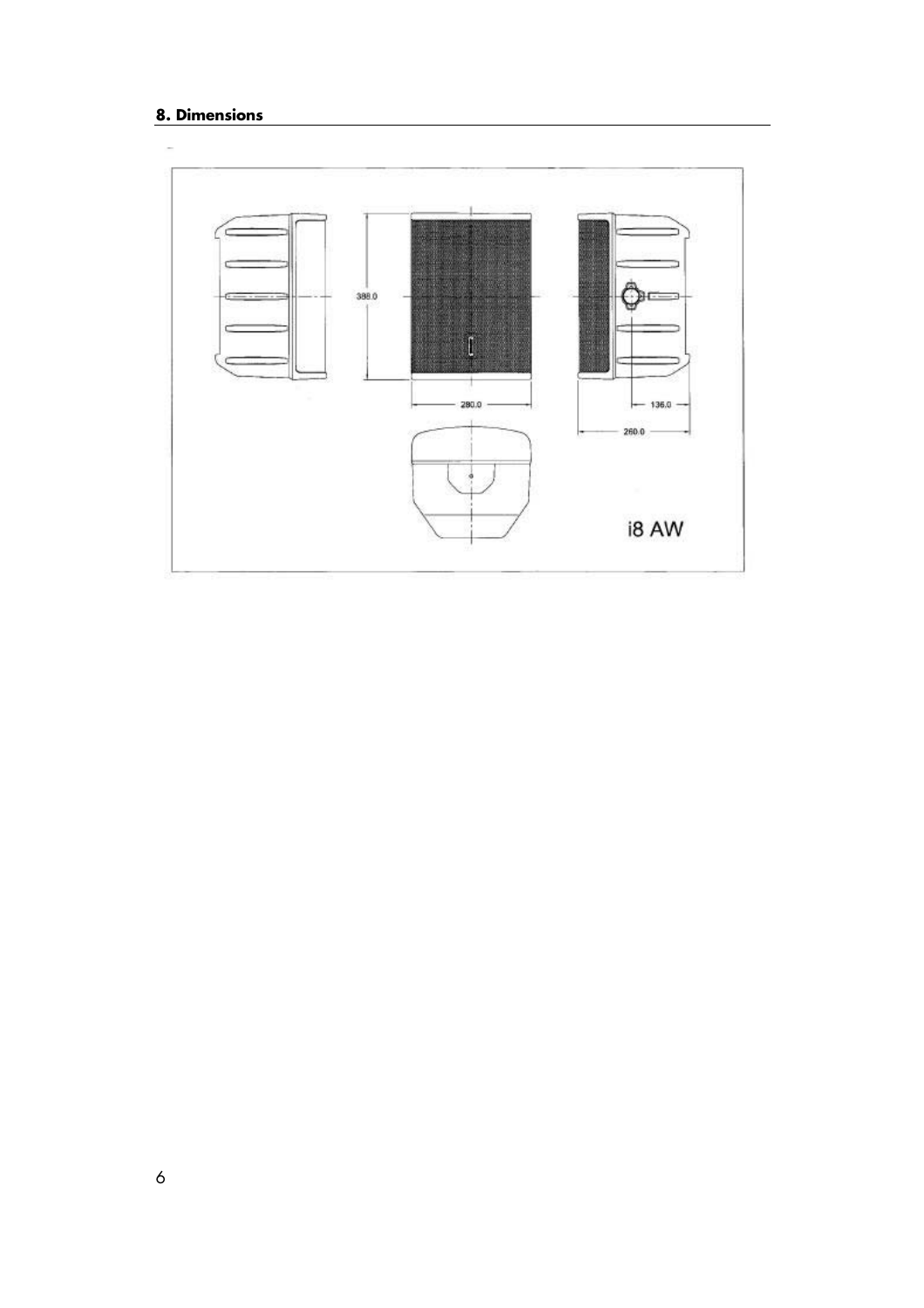#### **9. Hardware**

The i8AW can be wall or ceiling mounted using the **MB8** (optional) bracket (Figure 9a) which is designed to offer maximum flexibility in selecting the desired angles.

The MB8 is supplied with M8 bolts for fixing to the loudspeaker (Figure 9b.& 9c). After fixing the bracket to the wall or ceiling, remove the plastic plugs from the top and bottom of the loudspeaker. Position the cabinet at the required angle as shown and tighten the M8 Bolts to fix t he loudspeaker in position.

The loudspeaker can be mounted either horizontally or vertically using the MB8 bracket (Figure 9a & 9b). The i8 AW also has threaded M6 holes for Omni-Mount™ Series 75 (Figure 9d) and other bracketry.







**Figure 9d**



**NOTE:** The installation of this product must be carried out in conformity with local building codes and standards. If necessary consult your local safety standards office r before installing any product. Alternatively, check any laws or bylaws.Tannoy will not be held responsible for any damages caused by the improper installation of any bracket or loudspeaker.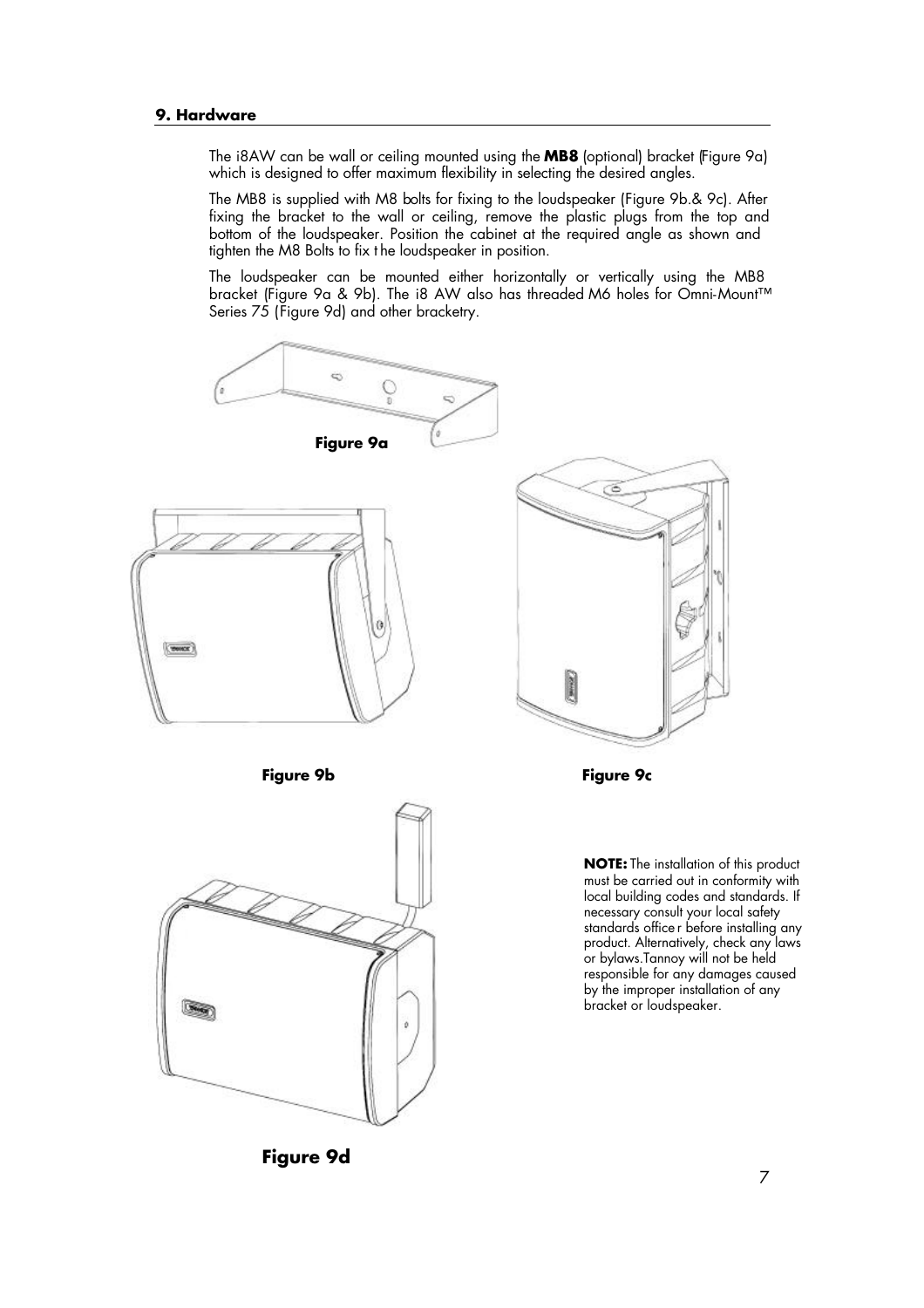

Anechoic Frequency Response, 1watt @ 1m



**Impedance**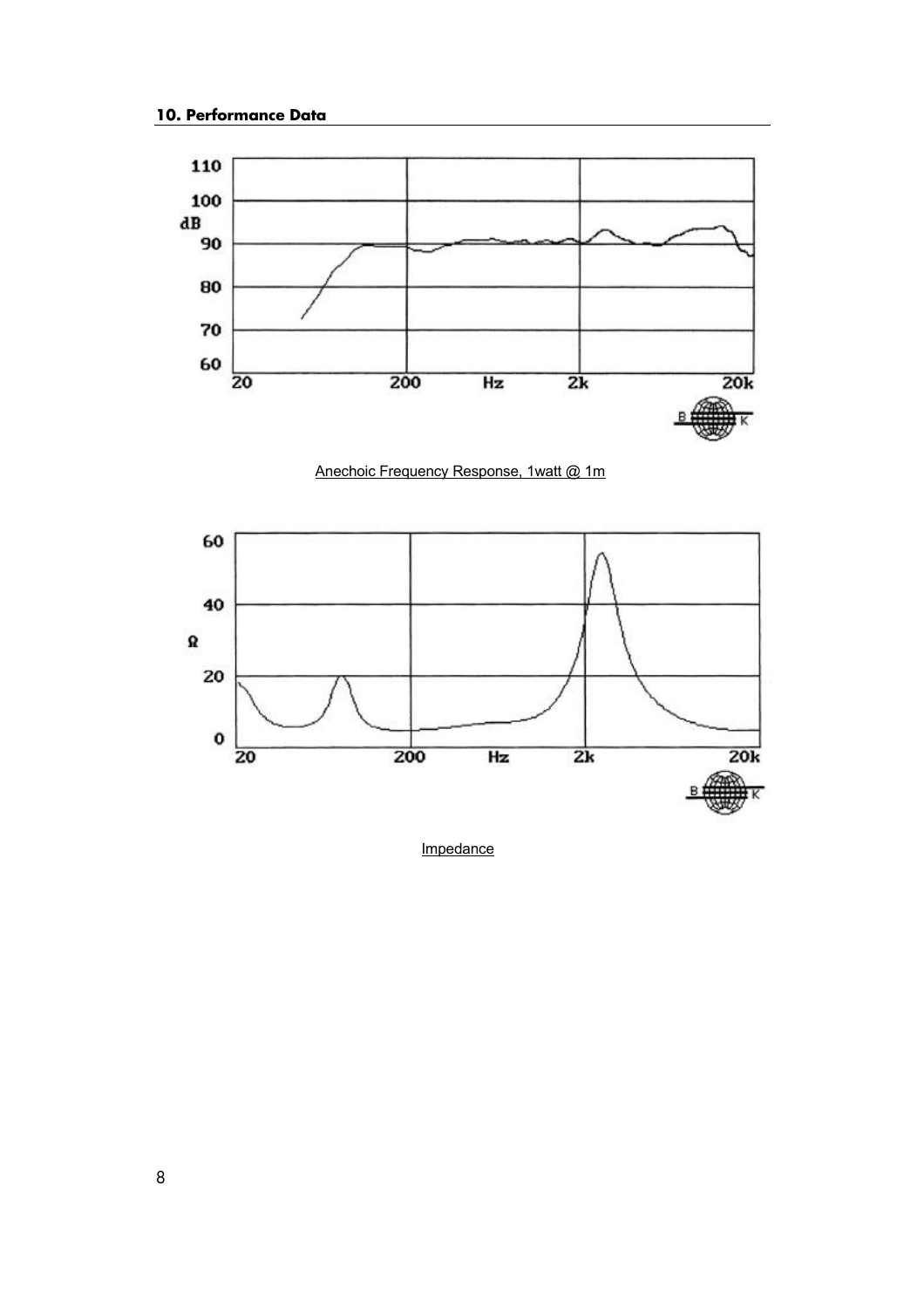

9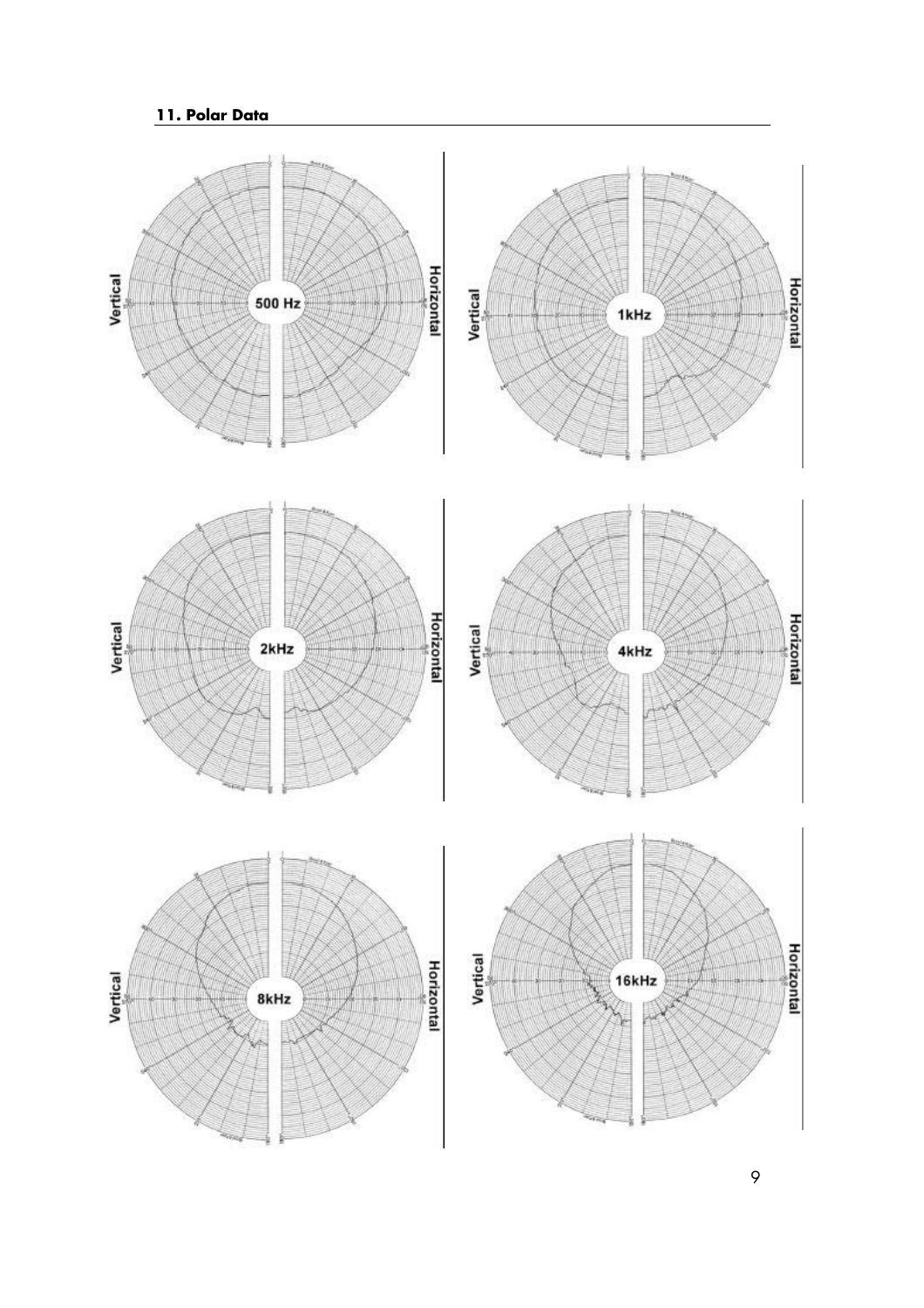| Frequency Response ±3dB (1)                   |                                                 | $65$ Hz - $20$ kHz                                                                                                     |  |  |
|-----------------------------------------------|-------------------------------------------------|------------------------------------------------------------------------------------------------------------------------|--|--|
| Recommended Amplifier Power                   |                                                 | 20 - 180 Watts / $8\Omega$                                                                                             |  |  |
| Power Handling (2)                            |                                                 | Average Programme Peak<br>90 Watt 180 Watt 360 Watt                                                                    |  |  |
| Sensitivity 2.83 volt @ 1 m $\left( 3\right)$ |                                                 | 91dB (anechoic) 94dB (half space)                                                                                      |  |  |
| Maximum SPL                                   |                                                 | Average Peak<br>Average (half-space) Peak (half-space)<br>111dB<br>117dB<br>120dB<br>114dB                             |  |  |
|                                               | Maximm SPL with THP60 Transformer               | Average Peak<br>Average (half space) Peak (half space)<br>109 dB<br>115dB<br>112dB<br>118dB                            |  |  |
| Transformer (i8T AW)                          |                                                 | Max. Insertion loss: 1.1 dB 35Hz-21kHz ±2dB<br>Primary Taps:<br>60, 30, 15 & 7.5<br>100V, 70.7V & 25V<br>Voltage Taps: |  |  |
| Impedance                                     |                                                 | Nominal $8\Omega$                                                                                                      |  |  |
| <b>Dispersion</b>                             |                                                 | 90° Conical                                                                                                            |  |  |
| DI Averaged                                   | 500Hz<br>1 kHz<br>2kHz<br>4kHz<br>8kHz<br>16kHz | 4.73<br>5.48<br>6.73<br>8.35<br>9.95<br>12.77                                                                          |  |  |
| Q Averaged                                    | 500Hz<br>1 kHz<br>2kHz<br>4kHz<br>8kHz<br>16kHz | 2.97<br>3.53<br>4.71<br>6.84<br>9.88<br>18.9                                                                           |  |  |
| <b>Driver Complement</b>                      |                                                 | 1 x 200mm (8") Dual Concentric™                                                                                        |  |  |
| <b>Crossover Frequency</b>                    |                                                 | 1.3kHz - passive                                                                                                       |  |  |
| <b>Enclosure</b>                              |                                                 | 16 litre polypropylene                                                                                                 |  |  |
| Finish                                        |                                                 | Charcoal or White                                                                                                      |  |  |
| <b>Protective Grille</b>                      |                                                 | Perforated aluminium                                                                                                   |  |  |
| Connectors                                    |                                                 | 1 x Speakon NL4MP<br>2 x 4mm binding posts                                                                             |  |  |
| <b>Fittings</b>                               |                                                 | $1 \times 35$ mm pole mount<br>$2 \times M8$ inserts<br>$4 \times M6$ inserts                                          |  |  |
| <b>Dimensions</b>                             |                                                 | 388 x 280 x 260mm<br>$(153/8 \times 11 \times 101/4u)$                                                                 |  |  |
| Weight (each)                                 |                                                 | 8.5kg (18lbs 10oz)                                                                                                     |  |  |
| <b>Shippirg Dimensions</b>                    |                                                 | 450 x 570 x 340mm<br>$(153/8 \times 223/8 \times 133/8")$                                                              |  |  |
| Shipping Weight                               |                                                 | 17.9kg (39lbs 5oz)                                                                                                     |  |  |
|                                               |                                                 |                                                                                                                        |  |  |

**NOTES:** (1) Average over stated bandwidth. Measured at 1 meter on axis. (2) Long term power handling capacity as defined in EIA standard RS - 426A. (3) Unweighted pink noise input, measured at 1 meter in an anechoic chamber

A full range of measurements, performance data, and Ease™ Data can be downloaded from www.tannoy.com

Tannoy operates a policy of continuous research and development. The introduction of new materials or manufacturing methods will always equal or exceed the published specifications, which Tannoy reserves the right to alter without prior notice. Please verify the latest specifications when dealing with critical applications.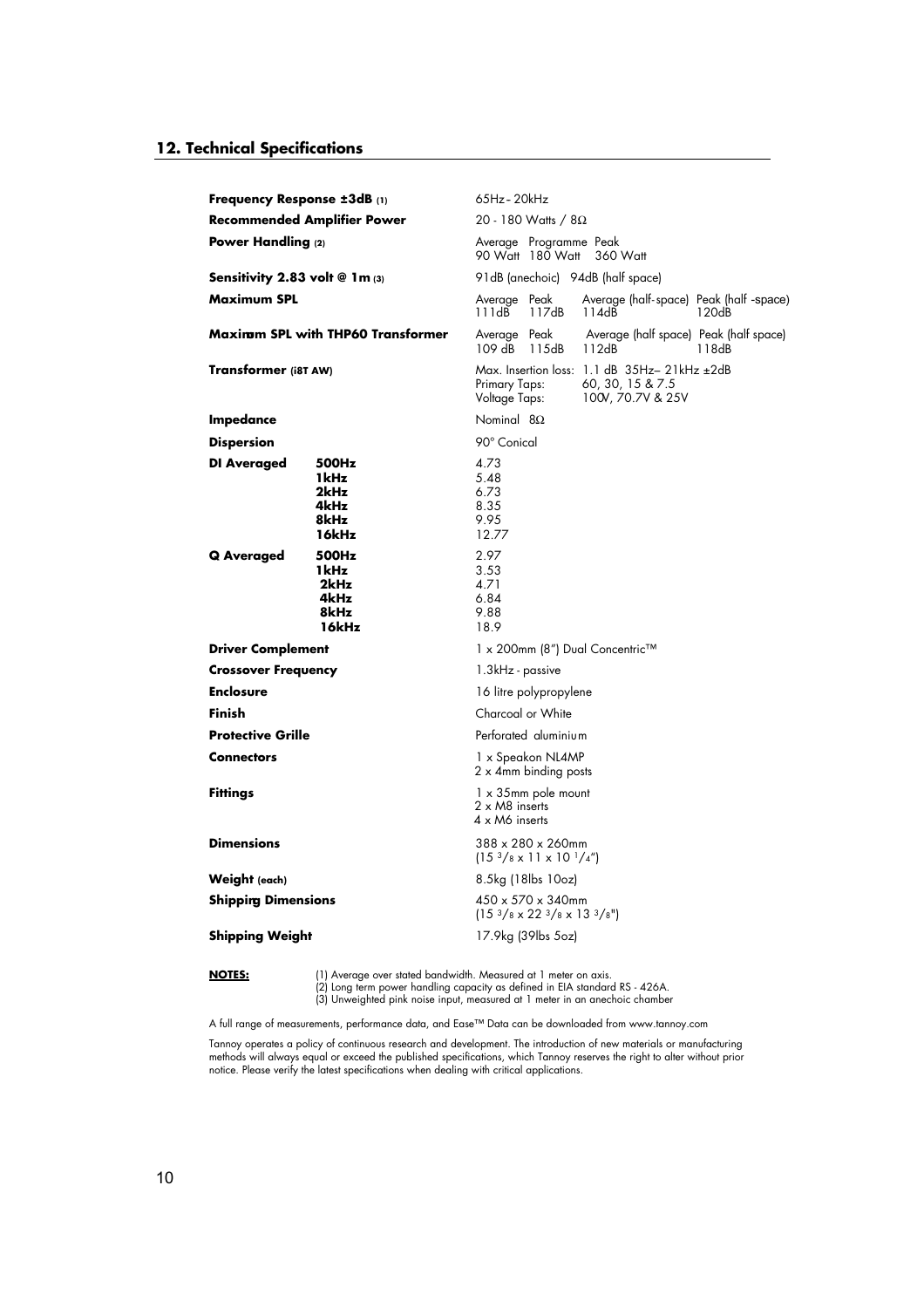#### **13. i8 AW Service Parts & Accessories**

| <b>Part Number</b> | <b>Description</b>   |
|--------------------|----------------------|
| 7900 0413          | Driver Kit Type 2046 |
| 7900 0414          | Recone Kit Type 2046 |
| 7900 0406          | HF Diaphragm Kit     |
| 7300 0728          | Crossover Kit - 1282 |
| 8001 1270          | MB8 Bracket - Black  |
| 8001 1280          | MB8 Bracket - White  |

#### **14. Warranty**

No maintenance of the i8 AW loudspeaker is necessary.

All Tannoy professi onal loudspeaker products are covered by a 5 year warranty from the date of manufacture subject to the absence of misuse, overload or accidental damage. Claims will not be considered is the serial number has been altered or removed. Work under warranty should only be carried out by a Tannoy Professional dealer or service agent. This warranty in no way affects your statutory rights. For further information please contact your dealer or distributor in your country. If you cannot locate your distributor please contact Customer Services, Tannoy Ltd at the address given below.

| <b>Customer Services</b><br>Tannoy Ltd.<br>Rosehall Industrial Estate<br>Coatbridge<br>Strathclyde<br><b>ML5 4TF</b><br>Scotland |                                                    |                                                   |
|----------------------------------------------------------------------------------------------------------------------------------|----------------------------------------------------|---------------------------------------------------|
| Telephone:                                                                                                                       | 01236 420199                                       | (National)                                        |
| Fax:                                                                                                                             | +44 1236 420199<br>01236 428230<br>+44 1236 428230 | (Intern ational)<br>(National)<br>(International) |
| E-Mail:                                                                                                                          | prosales@tannoy.com                                |                                                   |

DO NOT SHIP ANY PRODUCT TO TANNOY WITHOUT PREVIOUS AUTHORISATION

Our policy commits us to incorporating improvements to our products through continuous research and development. Please confirm current specifications for critical applications with your supplier.

**EASETM** Data for Tannoy Professional products available on request.